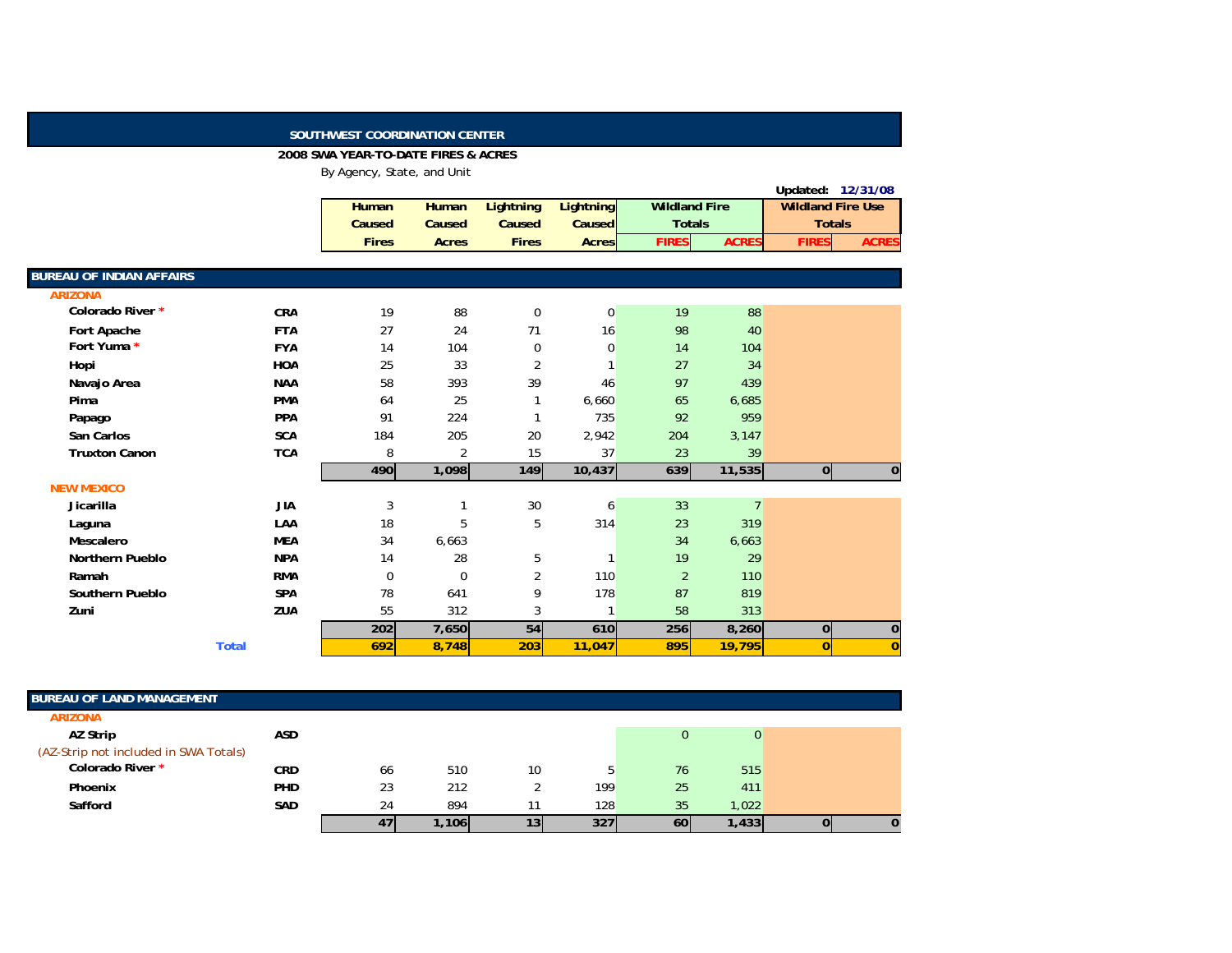## **NEW MEXICO**

| Albuquerque | <b>ABD</b>   |     | ົ      | 8  | 11     | 9          | 14     |          |
|-------------|--------------|-----|--------|----|--------|------------|--------|----------|
| Carlsbad    | CAD          | 39  | 5,552  | 8  | 18,695 | 47         | 24,247 |          |
| Farmington  | <b>FAD</b>   |     | 12     | 32 | 31     | 39         | 43     |          |
| Las Cruces  | LCD          |     | 4,095  |    | 16,532 | 10         | 20,627 |          |
| Roswell     | <b>ROD</b>   | 4   | 5,538  |    | 5,461  | 10         | 10,999 |          |
| Socorro     | <b>SCD</b>   |     |        |    | 3,796  | 5          | 3,796  |          |
| Taos        | <b>TAD</b>   |     | 4      |    |        | 8          | 5      |          |
|             |              | 66  | 15,204 | 62 | 44,527 | 1281       | 59,731 | $\bf{0}$ |
|             | <b>Total</b> | 113 | 16,310 | 75 | 44,854 | <b>188</b> | 61,164 |          |

| <b>DEPARTMENT OF DEFENSE</b> |  |  |  |  |
|------------------------------|--|--|--|--|
|                              |  |  |  |  |
| Fort Huachuca                |  |  |  |  |
|                              |  |  |  |  |

| U.S. FISH & WILDLIFE SERVICE  |            |                |                |                |                |                 |                |                |                |
|-------------------------------|------------|----------------|----------------|----------------|----------------|-----------------|----------------|----------------|----------------|
| <b>ARIZONA</b>                |            |                |                |                |                |                 |                |                |                |
| Buenos Aires *                | <b>BAR</b> | $\overline{2}$ | 306            | $\mathbf 0$    | $\mathbf 0$    | $\overline{2}$  | 306            |                |                |
| <b>Bill Williams</b>          | <b>BWR</b> |                |                |                |                | $\mathbf{0}$    | $\mathbf{0}$   |                |                |
| Cibola                        | <b>CBR</b> |                |                |                |                | $\mathbf{0}$    | $\overline{0}$ |                |                |
| Cabeza Prieta                 | <b>CPR</b> |                |                |                |                | $\mathbf{0}$    | $\overline{0}$ |                |                |
| Havasu *                      | <b>HVR</b> | $\overline{2}$ | 328            | $\mathbf 0$    | $\mathbf 0$    | $\overline{2}$  | 328            |                |                |
| Imperial *                    | <b>IMR</b> |                | $\mathbf 0$    | $\mathbf 0$    | 0              |                 | $\overline{0}$ |                |                |
| San Bernardino                | <b>SBR</b> |                |                |                |                | 0               | $\mathbf{0}$   |                |                |
|                               |            | 5              | 634            | $\overline{0}$ | $\overline{0}$ | 5 <sup>1</sup>  | 634            | $\overline{0}$ | 0              |
| <b>NEW MEXICO</b>             |            |                |                |                |                |                 |                |                |                |
| <b>Bitter Lake</b>            | <b>BTR</b> | 3              | 41             | 1              | 3              | $\overline{4}$  | 44             |                |                |
| Bosque Del Apache             | <b>BDR</b> |                |                |                |                | 0               | $\overline{0}$ | $\mathbf{0}$   | $\mathbf{0}$   |
| Las Vegas                     | <b>LVR</b> | 0              | 0              | $\mathbf{1}$   |                |                 |                |                |                |
| San Andres                    | <b>SNR</b> |                |                |                |                | $\overline{0}$  | $\overline{0}$ |                |                |
| Sevilleta                     | <b>SER</b> |                |                |                |                | 0               | $\overline{0}$ |                |                |
|                               |            | 3 <sup>1</sup> | 41             | 2 <sup>1</sup> | 4 <sup>1</sup> | 5 <sup>1</sup>  | 45             | $\overline{0}$ | $\overline{0}$ |
| <b>WEST TEXAS (FED. ONLY)</b> |            |                |                |                |                |                 |                |                |                |
| Mule Shoe                     | <b>MLR</b> | 0              | 0              | $\mathbf 0$    | $\Omega$       | 0               | 0              | $\mathbf 0$    | 0              |
|                               |            | $\mathbf 0$    | $\overline{0}$ | $\mathbf 0$    | $\overline{0}$ | $\overline{0}$  | $\overline{0}$ | $\mathbf 0$    | $\bf{0}$       |
| <b>Total</b>                  |            | 8              | 675            | $\overline{2}$ | 4              | 10 <sup>1</sup> | 679            | $\mathbf{0}$   | $\mathbf 0$    |
|                               |            |                |                |                |                |                 |                |                |                |

**NATIONAL PARK SERVICE**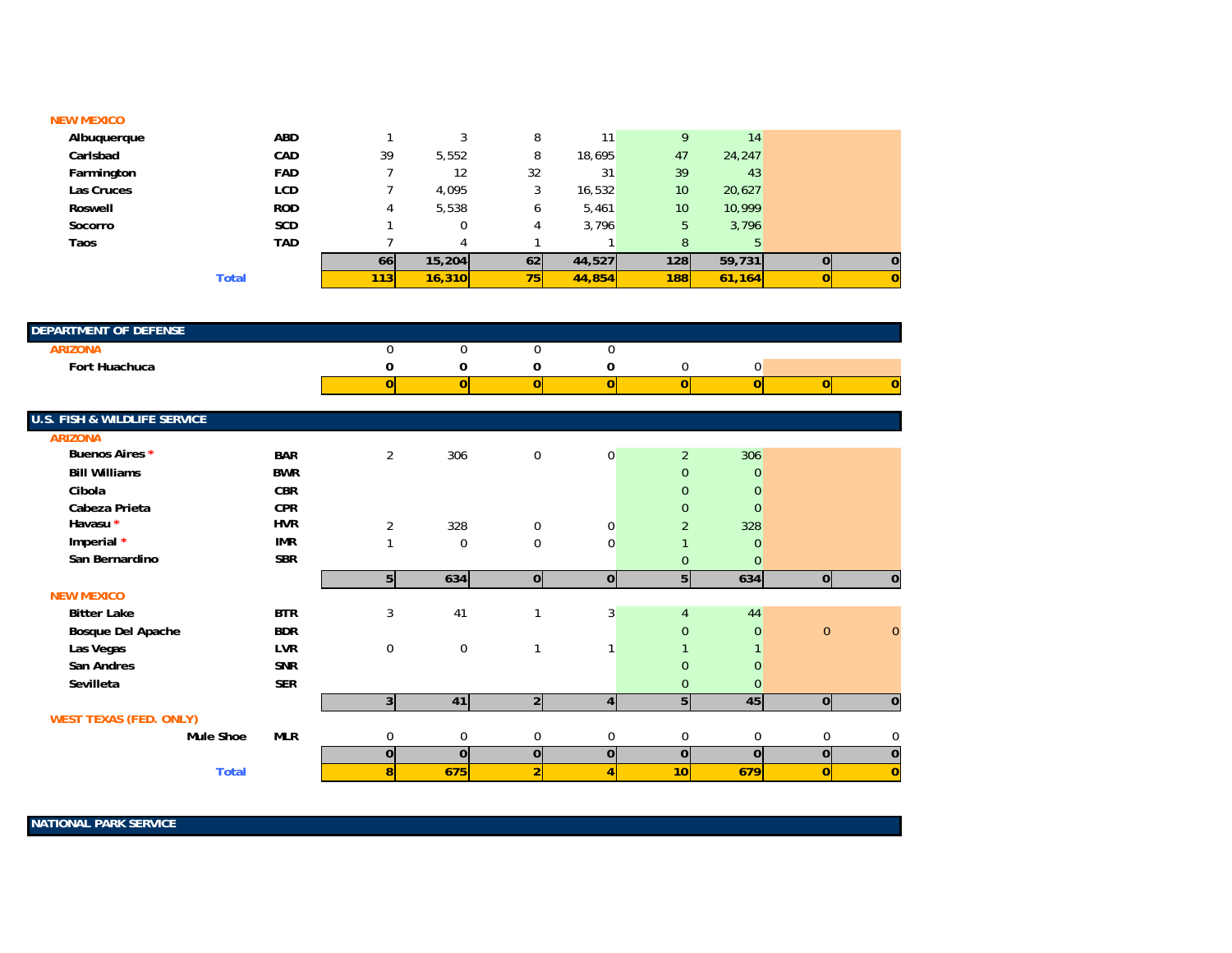| <b>Contract Contract Contract Contract Contract Contract Contract Contract Contract Contract Contract Contract Co</b><br>L |  |  |
|----------------------------------------------------------------------------------------------------------------------------|--|--|

| Canyon de Chelly              |              | CAP              |                |                |                |                         | $\mathbf 0$      | $\pmb{0}$      |                |                |
|-------------------------------|--------------|------------------|----------------|----------------|----------------|-------------------------|------------------|----------------|----------------|----------------|
| Coronado                      |              | COP              | $\mathbf{1}$   | 80             | $\pmb{0}$      | $\pmb{0}$               | $\mathbf{1}$     | 80             |                |                |
| <b>Grand Canyon</b>           |              | GCP              | $\mathbf{1}$   | 435            | 10             | 16                      | 11               | 451            | $\mathbf{6}$   | 14             |
| Organ Pipe                    |              | <b>ORP</b>       | $\overline{7}$ | $\mathbf{1}$   | $\pmb{0}$      | $\pmb{0}$               | $\overline{7}$   | $\mathbf{1}$   |                |                |
| Saguaro                       |              | SAP              | $\mathbf{1}$   | $\Omega$       | 4              | 24                      | 5                | 24             | $\mathbf{1}$   | 130            |
| <b>Sunset Crater Volcano</b>  |              | <b>SUP</b>       |                |                |                |                         | $\overline{0}$   | $\mathbf{0}$   |                |                |
| Tonto                         |              | <b>TOP</b>       |                |                |                |                         | $\overline{0}$   | $\Omega$       |                |                |
| Tumacacori                    |              | <b>TUP</b>       | $\mathbf{1}$   | 110            | 0              | $\boldsymbol{0}$        | $\mathbf{1}$     | 110            |                |                |
| Walnut Canyon                 |              | <b>WAP</b>       |                |                |                |                         | $\mathbf{0}$     | $\mathbf{0}$   |                |                |
| Wupatki                       |              | <b>WUP</b>       |                |                |                |                         | $\overline{0}$   | $\mathbf{0}$   |                |                |
|                               |              |                  | 11             | 626            | 14             | 40                      | 25               | 666            | $\overline{7}$ | 144            |
| <b>NEW MEXICO</b>             |              |                  |                |                |                |                         |                  |                |                |                |
| <b>Bandelier NM</b>           |              | <b>BAP</b>       | $\mathbf{1}$   | $\mathbf{1}$   | $\mathbf{1}$   | $\mathbf{1}$            | $\overline{2}$   | $\overline{2}$ |                |                |
| Carlsbab                      |              | CAP              |                |                |                |                         | $\overline{0}$   | $\mathbf{0}$   |                |                |
| <b>El Malpais</b>             |              | <b>EMP</b>       | $\overline{2}$ | 3              | 4              | $\mathbf{1}$            | $\boldsymbol{6}$ | $\overline{4}$ | $\mathbf{1}$   | $\mathbf{1}$   |
| Petroglyphs                   |              | <b>PGP</b>       | $\mathbf 0$    | $\mathbf 0$    | 2              | $\mathbf{1}$            | $\overline{2}$   | $\mathbf{1}$   |                |                |
| <b>Salinas Mission</b>        |              | SAP              |                |                |                |                         | $\mathbf 0$      | $\pmb{0}$      |                |                |
|                               |              |                  | 3 <sup>1</sup> | $\overline{4}$ | $\overline{7}$ | $\overline{3}$          | 10               | $\overline{7}$ | $\overline{1}$ | $\mathbf{1}$   |
| <b>WEST TEXAS (FED. ONLY)</b> |              |                  |                |                |                |                         |                  |                |                |                |
| Amistad                       |              | <b>AMP</b>       | 3              | 3              | 0              | $\pmb{0}$               | 3                | $\overline{3}$ |                |                |
| <b>Big Bend</b>               |              | <b>BBP</b>       | 5              | 31             | $\mathbf 0$    | $\pmb{0}$               | $\overline{5}$   | 31             | $\overline{2}$ | 3              |
| Guadalupe                     |              | <b>GUP</b>       |                |                |                |                         | $\mathbf 0$      | $\mathbf 0$    |                |                |
| Lake Meredith                 |              | LAP              | 17             | 382            | 0              | 0                       | 17               | 382            |                |                |
| <b>Rio Grande</b>             |              | <b>RGP</b>       | 6              | 38             | $\mathbf 0$    | $\pmb{0}$               | 6                | 38             |                |                |
|                               |              |                  | 31             | 454            | $\overline{0}$ | $\overline{\textbf{0}}$ | 31               | 454            | $\mathbf 2$    | $\overline{3}$ |
|                               | <b>Total</b> |                  | 45             | 1,084          | 21             | 43                      | 66               | 1,127          | 10             | 148            |
|                               |              |                  |                |                |                |                         |                  |                |                |                |
| <b>OTHER</b>                  |              |                  |                |                |                |                         |                  |                |                |                |
| <b>NEW MEXICO</b>             |              |                  |                |                |                |                         |                  |                |                |                |
| Los Alamos Nat. Lab           |              | LAE              | $\mathbf{1}$   | 10             | 0              | $\pmb{0}$               | $\mathbf{1}$     | 10             | $\bf{0}$       | $\bf{0}$       |
|                               | <b>Total</b> |                  | 1              | 10             | 0              | $\overline{0}$          | 1                | 10             | $\overline{0}$ | $\overline{0}$ |
|                               |              |                  |                |                |                |                         |                  |                |                |                |
|                               |              |                  |                |                |                |                         |                  |                |                |                |
| <b>STATES</b>                 |              |                  |                |                |                |                         |                  |                |                |                |
| <b>ARIZONA</b>                |              |                  |                |                |                |                         |                  |                |                |                |
| Arizona St. Land Dept. *      |              | <b>AZS</b>       | 231            | 3,509          | 36             | 1,867                   | 267              | 5,376          |                |                |
|                               | Total        |                  | 231            | 3,509          | 36             | 1,867                   | 267              | 5,376          | $\overline{0}$ | $\overline{0}$ |
|                               |              |                  |                |                |                |                         |                  |                |                |                |
| <b>NEW MEXICO</b>             |              |                  |                |                |                |                         |                  |                |                |                |
| Chama District                |              | N <sub>1</sub> S | 22             | 198            | $\mathbf{1}$   | $\mathbf{1}$            | 23               | 199            |                |                |